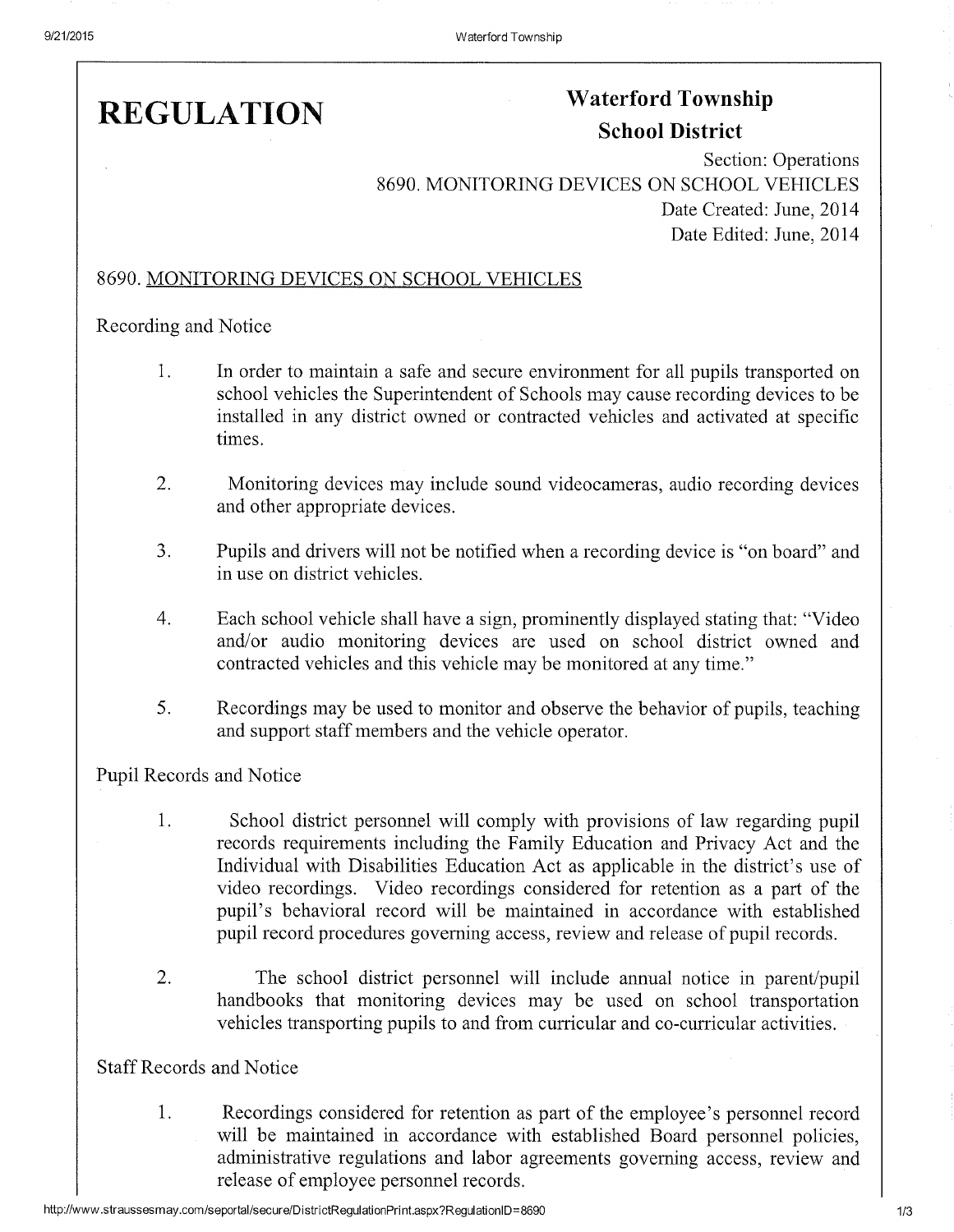- 2. The district will include notice to personnel that monitoring devices may be used on school transportation vehicles transporting pupils to and from curricular and/or co-curricular activities.
- 3. Staff will not be notified when a video camera is "on board" and in use on district vehicles.

#### Storage/Security

- 1. All recordings will be stored by the Superintendent or designee and secured to ensure confidentiality.
- 2. Recordings will be stored for sixty school days after initial recording, whereupon such recordings will be released and erased, unless there is an incident pending resolution.
- 3. Recordings held for review of pupil or staff incident will be maintained in their original form pending resolution. The recording media will then be either released for erasure or retained as necessary as a part of the pupil's behavioral record and/or employee's personnel record in accordance with the established district procedures.

#### Use

- 1. The decision to activate recording devices on specific vehicles and at specific times shall be made by the Superintendent or designee.
- 2. Monitoring devices will be used on school transportation vehicles transporting pupils to and from curricular or extracurricular activities on a rotational basis at the discretion of the Superintendent or designee.
- 3. Staff and pupils are prohibited from tampering with or otherwise interfering with recording equipment. Any individual found tampering with equipment shall be subject to discipline.

## Viewing or Listening

- 1. Initial viewing or listening to recordings will be done by the Superintendent or designee.
- 2. Requests for viewing or listening will be limited to those parents or guardians, pupils, teaching or support staff, drivers and district officials with a direct interest in any proceedings, disciplinary or otherwise resulting from the recordings as deemed appropriate by the Superintendent or designee.
- 3. Only the portion of the video or audio recording concerning a specific incident will be made available for viewing.
- 4. Approval/denial for viewing or listening will be made within five working days